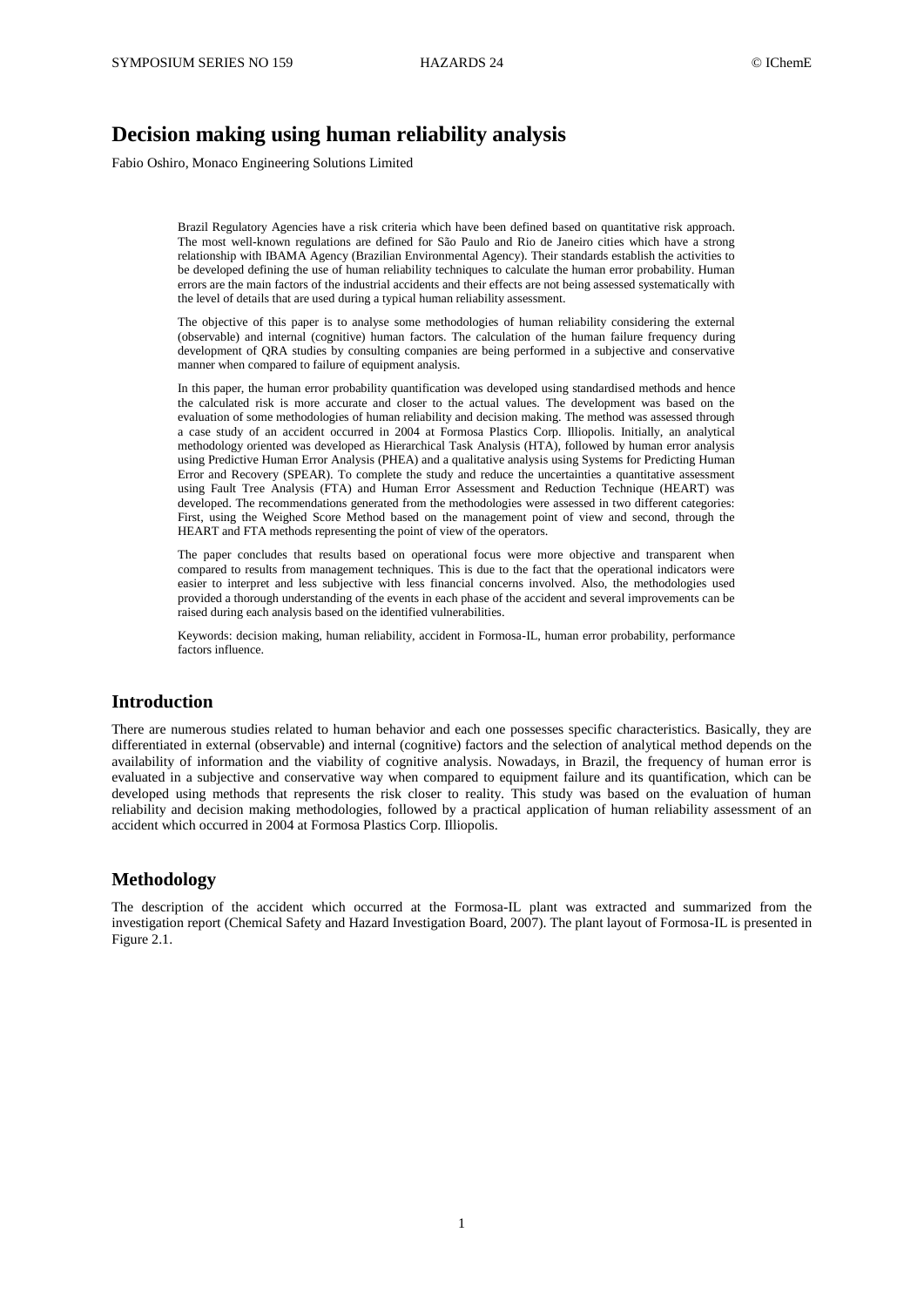

Figure 2.1: Layout of the plant of Formosa-IL (Chemical Safety and Hazard Investigation Board, 2007)

The method for human reliability assessment used in this study is presented in Figure 2.2.



Figure 2.2: Method of human reliability assessment (AICHE/CCPS, n.d.)

The first step of human reliability evaluation consists of general analysis and identification of human interactions. The cleaning of reactors was identified as the critical activity by the Chemical Safety and Hazard Investigation Board (CSB) at the Formosa-IL plant. Normally, before an installation, it is necessary to get information about the most critical operational and maintenance activities directly from the operational team through meetings to stimulate transparent communication about work activities.

The second step consists of the SPEAR methodology application. Initially, the action oriented technique HTA was used in chart and tabular format to represent the activity i.e. reactor cleaning. Following the completion of the task analysis, the Performance Influencing Factors (PIF) analysis was developed in accordance to AICHE/CCPS classification. The last three steps of SPEAR were completed using the Predictive Human Error Analysis (PHEA) where consequences and error reduction analyses were developed. The results were obtained in tabular form preserving the logic between the type of human errors, its consequences and the measures for risk reduction.

The third step of the human reliability assessment, defined as Representation, was developed using Fault Tree Analysis (FTA) and Influence Diagram Analysis (IDA) to represent the accident at Formosa-IL.

In the last step which the human error was quantified, the Human Error Assessment and Reduction Technique (HEART) was used to estimate the probability of human error to quantify the FTA and the IDA developed in the previous step.

## **Results and Discussion**

The human reliability assessment results for the accident at the Formosa-IL PVC plant is presented in this section. The first step of the human reliability assessment consisted of the comprehensive analysis and identification of human interactions, previously identified by the CSB. The second step consisted of the application of the SPEAR and the results are presented in the following section.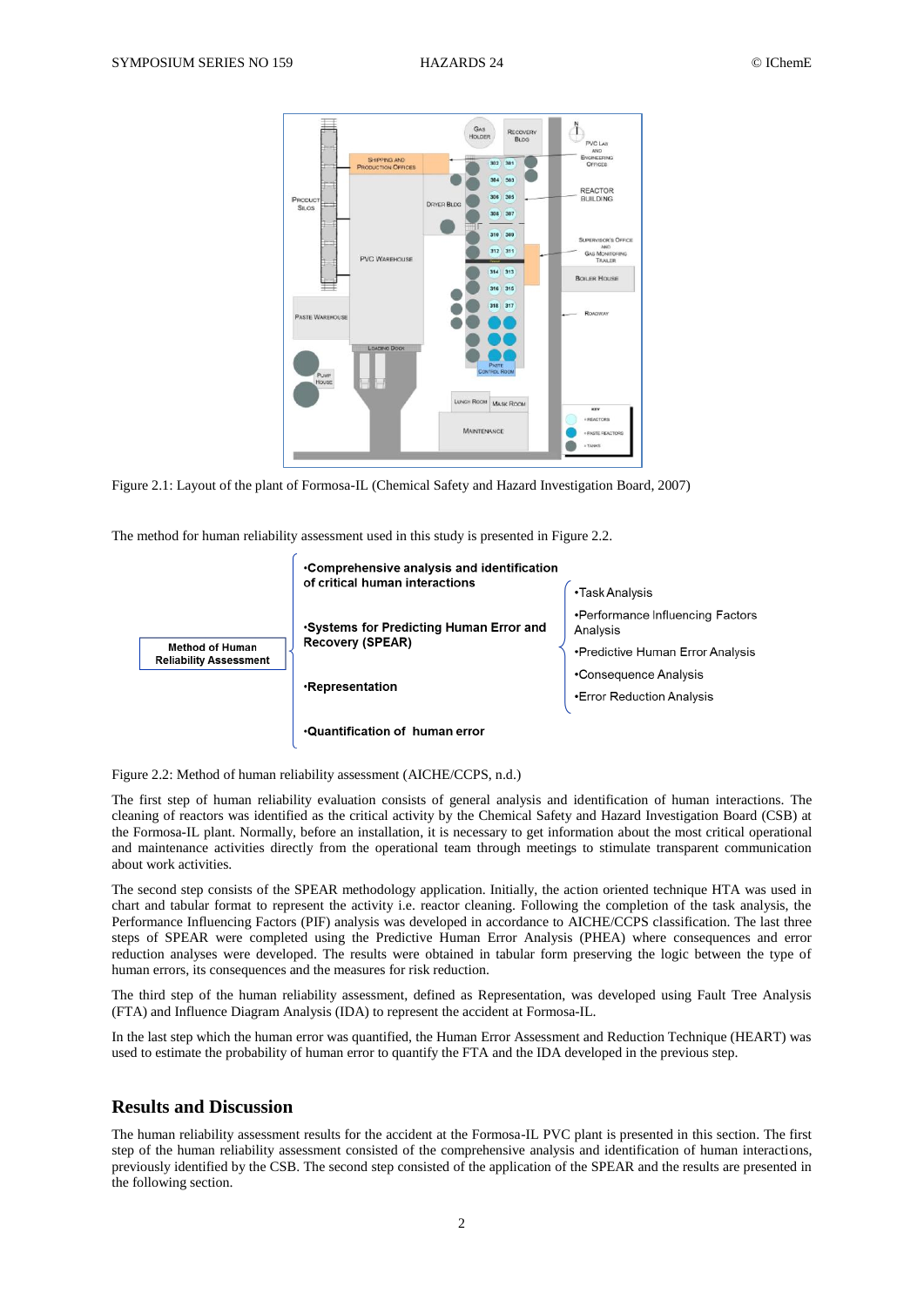# **SPEAR (Systems for Predicting Human Error and Recovery)**

### **Hierarchical task analysis (HTA) of the Formosa-IL accident**

The simplified HTA presented in Figure 3.1 was developed to verify the reactor cleaning activity. It does not consider all of the steps of reactor cleaning in detail. A detailed analysis, which requires significant time and effort, should be prepared involving operators and engineers in charge of the area. The considerations in Plan 0 were extracted from the CSB report while activities considered in Plan 1 were assumed to be more realistic.



Figure 3.1: Hierarchical Task Analysis of Reactor Cleaning

It is reported in the accident report that the blaster operator went to the wrong group of reactors, this activity corresponds to step 3.2 i.e. go to the reactor that is in cleaning process. The HTA shown in Table 3.1 was developed to detail this step. The CSB report presented the communication system and the location of the reactor only. Therefore, any missing information was considered to be close to reality.

| <b>Task</b><br><b>Step</b> | Input<br>(registers) | Output<br>(action | <b>Communication</b>    | <b>Time and Task</b><br>dependency | <b>Second</b><br>function,<br>distraction | <b>Comments</b>     |
|----------------------------|----------------------|-------------------|-------------------------|------------------------------------|-------------------------------------------|---------------------|
| $3.2 - Go$                 | Identification       | Operator          | By voice, operator on   | Delays in start-                   | Other                                     | Residual VCM can    |
| to the                     | of reactor tag       | must check        | ground level shall go   | up of next                         | functions in                              | be released if      |
| reactor                    | on reactor           | that the          | to the other operator   | batch. Cleaning                    | parallel with                             | cleaning process is |
| that is in                 | bottom and           | reactor tag       | to communicate.         | progress is                        | cleaning                                  | inappropriate       |
| cleaning                   | control panel        | is in             | There is no intercom    | sometimes not                      | progress                                  | Hazards: operator   |
| progress                   |                      | accordance        | and radios are not part | appropriate and                    |                                           | injuries            |
|                            |                      | with reactor      | of routine operation.   | should be re-                      |                                           | Operators must use  |
|                            |                      | cleaning          |                         | done                               |                                           | appropriate PPE     |
|                            |                      | progress          |                         |                                    |                                           |                     |

Table 3.1: HTA Table for reactor cleaning

The purpose of this exercise was to present some tools to identify where faults were occurring. Ideally, these analyses should be developed for all existing critical activities in an industrial plant. It is observed in Table 3.1 that improper opening of a reactor during cleaning, whilst it is in operation is not considered as part of the task. The HTA developed follows the concept of the method, it addresses with precision and detail the activities to be performed and not the possible deviations. These should be analysed using alternative tools. The development of HTA allows procedures to be more appropriately defined and training to be more efficient. However, it does not show possible errors that may occur.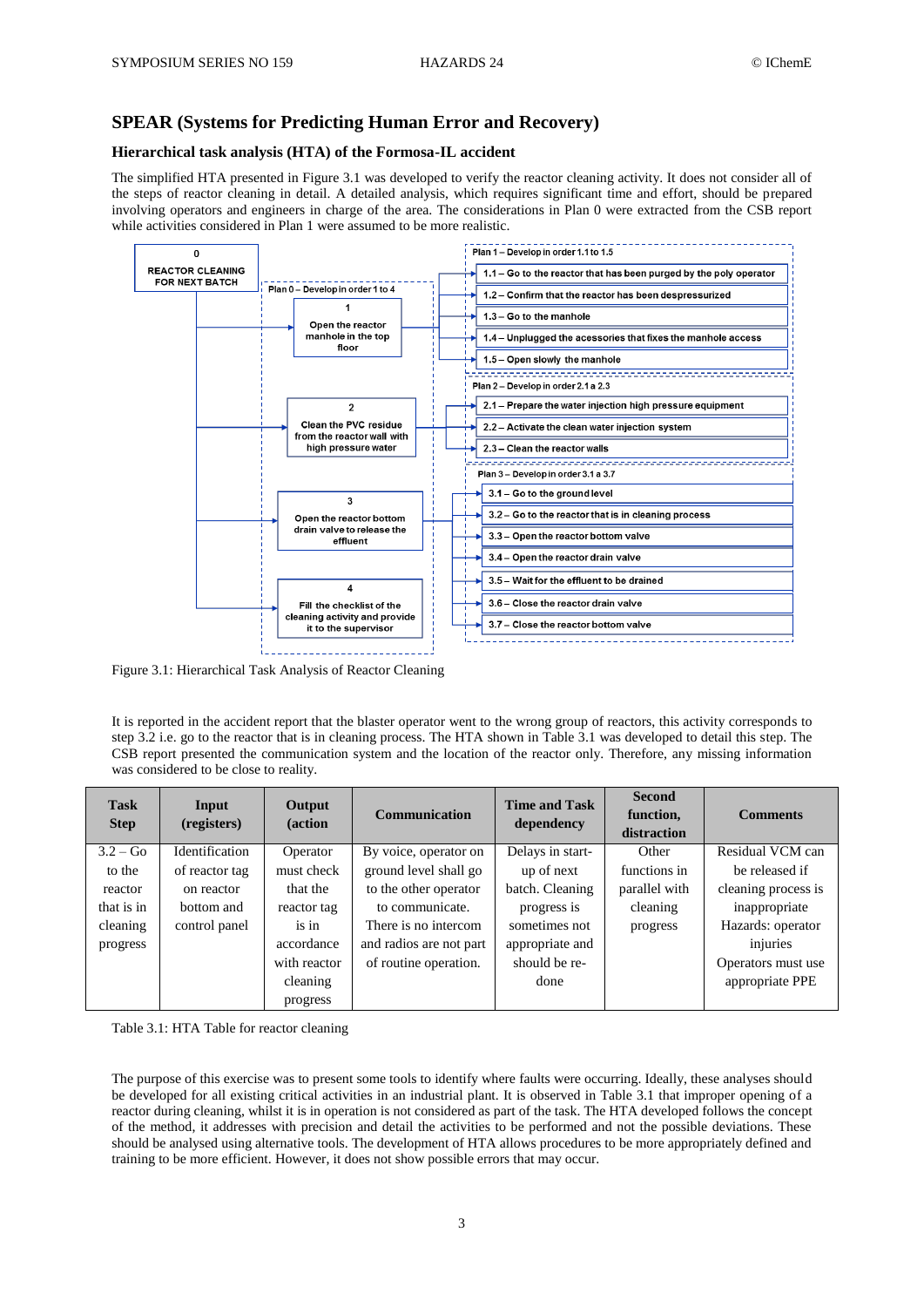#### **Analysis of PIFs**

After the task analysis, it is important to evaluate the PIFs of the operators during reactor cleaning. The scale used for assessment of PIFs is shown in Table 3.2.

| <b>Rating Scale PIF</b> | <b>Procedure</b>                                                                                                               | <b>Physical Work Environment</b>                                                                                                                           |
|-------------------------|--------------------------------------------------------------------------------------------------------------------------------|------------------------------------------------------------------------------------------------------------------------------------------------------------|
| $Worse - 1$             | • There are no written procedures or<br>standards for implementation of<br>activities.<br>• Not integrated with training.      | • High level of sound<br>$\bullet$ Poor lighting<br>• High or low temperatures, high humidity or<br>high winds                                             |
| Average $-5$            | • Written procedures available, but not<br>always used.<br>• Standardized methods to perform the<br>task.                      | • Moderate levels of noise<br>• Temperature and humidity variables                                                                                         |
| $Better - 9$            | • Detailed procedures and checklists<br>available.<br>• Procedures developed using analysis task.<br>Integrated with training. | • Noise levels at optimal levels<br>Lighting based on analysis of the task<br>٠<br>requirements<br>Temperature and humidity at optimum levels<br>$\bullet$ |

Table 3.2: Scales used for assessment of PIFs of reactor cleaning

The list of standard PIFs was used to identify factors that could influence the reactor cleaning activity. The list is not a formal definition of PIFs, and depending on the activity, this list should be developed and reviewed by the plant analysts. This evaluation was based on the descriptions of the accident presented by the CSB. Numerous deficiencies were commented and considered in the evaluation. Factors with value of 5 were considered relevant to the study although no information was found in the accident report (Chemical Safety and Hazard Investigation Board, 2007).

- Operating environment
	- o Weather: 5
	- o Illumination: 5
	- o Working hours and breaks: 5
- Work details
	- o Place/access: 3
	- o Identification:2
	- o Displays and controls identification: 3
	- o View of critical information and alarms: 3
	- o Clear the instructions: 1
	- o Quality of controls and warnings: 1
	- o Grade of support of diagnosing fault: 1
	- o Conflicts between safety and production requirements: 2
	- o Training for emergencies: 1
	- Characteristics of the operator
		- o Skills: 5
		- o Risk assumption: 5
- Social and organization factors:
	- o Clarity of responsibilities: 3
	- o Communications: 1
	- o Authority and leadership: 2
	- o Commitment of management: 2
	- o Overconfidence in technical safety methods: 2
	- o Organizational learning: 1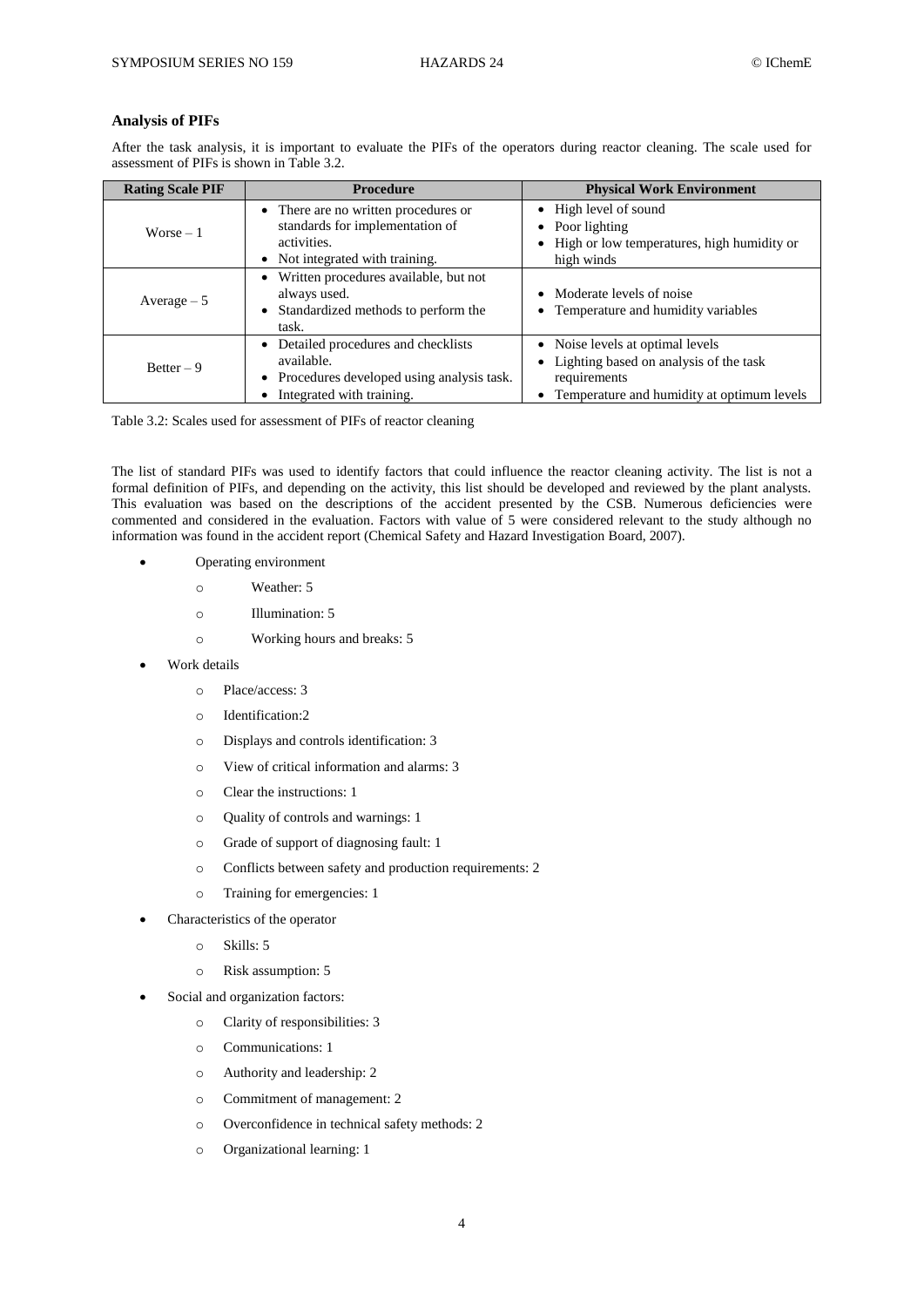The assessments were conducted after the investigation of the accident, once the faults had already been analysed. If this assessment was performed before the accident, judgement would most likely be different and higher notes would be obtained.

The results demonstrate that there were mainly deficiencies in group task characteristics and organizational and social factors. Within the group task characteristics, specific categories such as clarity of instructions, quality of checks and warnings, degree of support on fault diagnosis presented the worst reviews. These deficiencies could have occurred due to the absence of a supervisor allowing for a hierarchical distance and lack of communication between operations and management. Emergency procedures training were considered the most critical as the effects of the accident would be very different if the operators were adequately trained in evacuation procedures. In the group organizational and social factors, specific categories communications and organizational learning presented the worst results, although authority and leadership, commitment of management, overconfidence in technical safety methods were also considered critical.

These reviews can be justified mainly because there was already evidence of criticality of the bypass procedure of the safety interlock and no effective modification was performed. Also, there was no routine of communication such as radios and intercoms, nor adequate availability of supervisor, and such evidences were not considered by management.

#### **Predictive Human Error Analysis (PHEA), Consequences and Error Reduction**

Table 3.3 presents the PHEA methodology that analyses human error and cognitive perspective developed to assess the step of task 3.2. The information was extracted from the CSB accident report, but the logic was developed using the methodology. It is observed that the analysis of consequences of SPEAR is associated with each type of human error defined by PHEA. This way, the consequences are associated with a cause that was identified during the study. A strategy to reduce the error should be developed based on the consequence, that depending on the criticality of the consequence should be mandatory or not.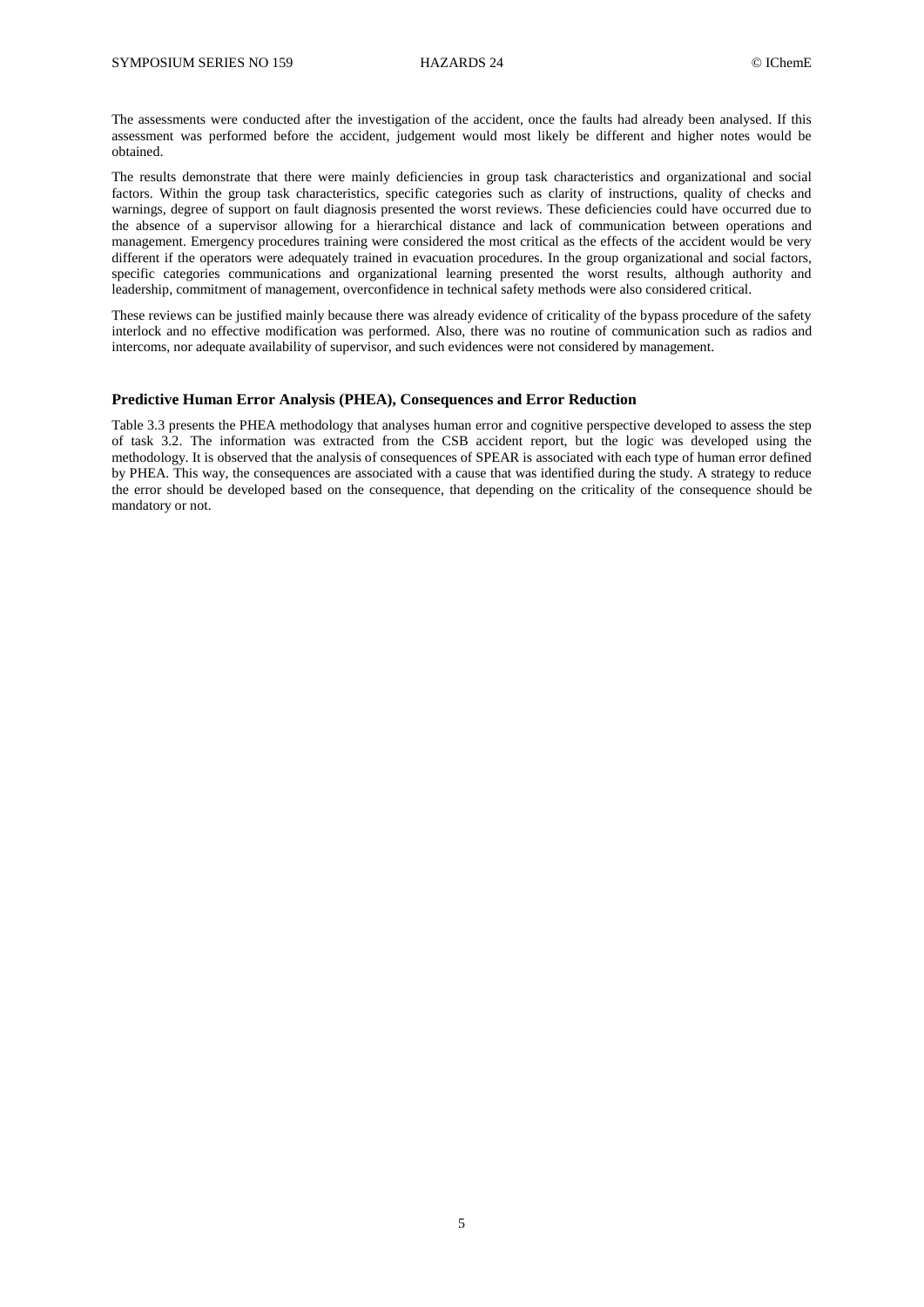| <b>Task Step</b>                                                   | <b>Type of task</b>        | Type of error                                                                                                                                     | <b>Description</b>                                                                                        | <b>Consequences</b>                                                                     | <b>Recovery</b>                                                                           | Strategy to reduce the error <sup>1</sup>                                                                         |  |
|--------------------------------------------------------------------|----------------------------|---------------------------------------------------------------------------------------------------------------------------------------------------|-----------------------------------------------------------------------------------------------------------|-----------------------------------------------------------------------------------------|-------------------------------------------------------------------------------------------|-------------------------------------------------------------------------------------------------------------------|--|
|                                                                    | Action                     | Action in the<br>wrong direction                                                                                                                  | Move in the wrong direction of the<br>right reactors                                                      | Operator will be in the<br>wrong group of reactors                                      | Reactor identification at the<br>bottom of reactor and control<br>panel                   | Optimize layout of the reactors in order to<br>facilitate identification                                          |  |
|                                                                    | Action                     | Right action on<br>wrong object                                                                                                                   | Operator performs bypass of interlock<br>system and drains the reactor in<br>operation                    | Large release of vinyl<br>chloride monometer<br>(VCM) followed by<br>explosion and fire | None                                                                                      | - Evacuation System<br>- Study of protection layers<br>- Historical analysis<br>- Improve procedures and training |  |
|                                                                    | Action                     | No action                                                                                                                                         | Absence                                                                                                   | Delay in drainage                                                                       | None                                                                                      |                                                                                                                   |  |
|                                                                    | Action                     | Omitted action                                                                                                                                    | Absence                                                                                                   | Delay in drainage                                                                       | None                                                                                      |                                                                                                                   |  |
| $3.2 - Go$ to<br>the reactor<br>that is in<br>cleaning<br>progress | Checking                   | Omission of<br>checks                                                                                                                             | Operator does not check the reactor<br>identification that should be drained                              | Impossibility to drain<br>reactor due to interlock<br>activation                        | Indication of interlock activity<br>in the control panel                                  | Include in checklist the activity verification<br>of reactor to be drained                                        |  |
|                                                                    | Checking                   | Right check in<br>Blaster operator confirms that the<br>reactor is in cleaning process, but is<br>the incorrect<br>object<br>on the wrong reactor |                                                                                                           | Impossibility to drain<br>reactor due to interlock<br>activation                        | Indication of interlock activity<br>in the control panel                                  | Include in checklist the activity verification<br>of reactor to be drained                                        |  |
|                                                                    | Checking                   | Wrong check<br>in the correct<br>object                                                                                                           | Blaster operator is in the correct<br>reactor but confirms that another<br>reactor is in cleaning process | Operator goes to another<br>reactor and will not drain<br>it due interlock activation   | Operator of the upper level will<br>fix the blaster reactor                               | Improving procedures and training                                                                                 |  |
|                                                                    | Checking                   | Wrong check<br>in the wrong<br>object                                                                                                             | Blaster operator is in the wrong<br>reactor and confirms that another<br>reactor is in cleaning process   | Operator goes to another<br>reactor and will not drain<br>it due interlock activation   | Operator of the upper level will<br>fix the blaster reactor                               | Improving procedures and training                                                                                 |  |
|                                                                    | No information<br>Recovery |                                                                                                                                                   | Blaster operator has no confirmation<br>about which reactor is in cleaning<br>process                     | Operator will be in the<br>wrong group of reactors                                      | Operator will go to the upper<br>level and verify which reactor<br>is in cleaning process |                                                                                                                   |  |

 $<sup>1</sup>$  – Strategies to reduce the error should be related mainly to changes in procedures, training, equipment and design.</sup>

Table 3.3: Human Error Analysis (PHEA) of the reactor cleaning activity (step 3.2)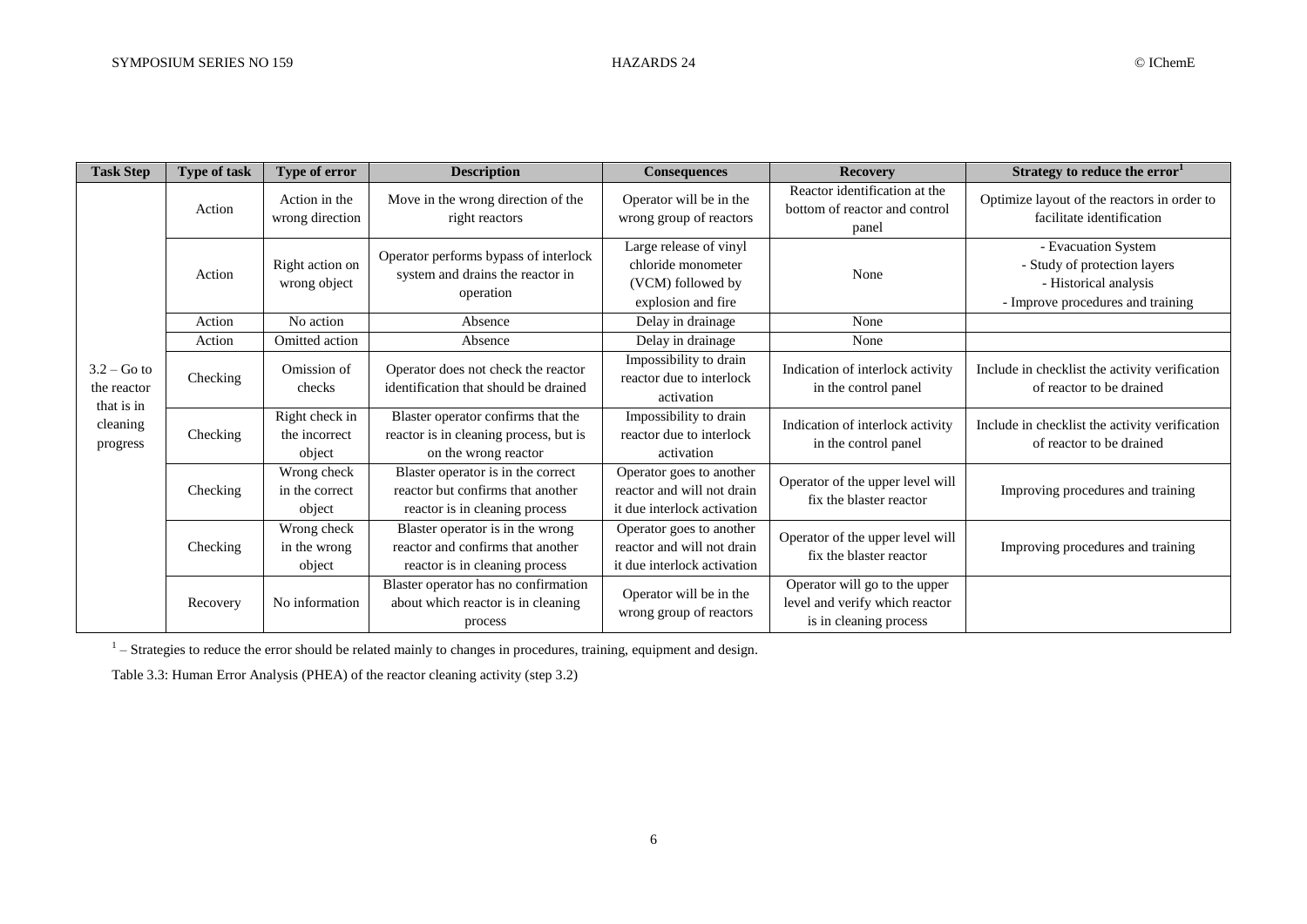The results of PHEA allow the main PIFs contributing to the risk to be analysed. Table 3.4 shows the PIFs related to types of errors evaluated in PHEA.

| Type of error                    | <b>Performance Influencing Factors (PIFs)</b>                                   |  |  |  |
|----------------------------------|---------------------------------------------------------------------------------|--|--|--|
| Action in the wrong direction    | Distraction, practices with unfamiliar situations or poor identification        |  |  |  |
| Right action in the wrong object | Distraction, poor identification, poor lighting, identification of displays and |  |  |  |
|                                  | controls or poor communication                                                  |  |  |  |
| No action                        | Practices with unfamiliar situations or working hours and breaks                |  |  |  |
| Omitted action                   | Practices with unfamiliar situations, working hours and breaks or distraction   |  |  |  |
| Omission of checks               | Distraction or poor communication                                               |  |  |  |
| Right check in the wrong object  | Distraction, poor identification, poor lighting, identification of displays and |  |  |  |
|                                  | controls or poor communication                                                  |  |  |  |
| Wrong check in the right object  | Distraction, poor identification, poor lighting, identification of displays and |  |  |  |
|                                  | controls or poor communication                                                  |  |  |  |
| Wrong check in the wrong object  | Distraction, poor identification, poor lighting, identification of displays and |  |  |  |
|                                  | controls or poor communication                                                  |  |  |  |
| No information                   | Poor communication or poor authority and leadership                             |  |  |  |

Table 3.4: Identification of the most critical PIFs during cleaning reactor activity

The interlock pressure system theoretically prevents an undue drainage on the various operator errors on by-pass activation. It is the last protective barrier of the preventive system. However, its actual efficiency should be further evaluated through studies of LOPA.

The list of possible error types with PIFs demonstrates that factors such as distraction and working hours and breaks contribute directly to errors related to the operator's physical state. Identification of displays and controls, poor identification and poor lighting are related to visual factors that influence the decisions of the operator. Poor authority, poor leadership and poor communication refer to organizational policy and practices whilst unfamiliar situations refer to operator experience.

## **Representation**

#### **Fault Tree Analysis**

The fault tree analysis representing the development of the accident was developed and is shown in Figure 3.2.



Figure 3.2: Fault tree representation of a large release of VCM scenario followed by explosion and fire causing fatalities

The basic events are directly influenced by the root causes that contribute to the occurrence of the top event (accident). Below is the list of root causes related to each basic event (Chemical Safety and Hazard Investigation Board, 2007).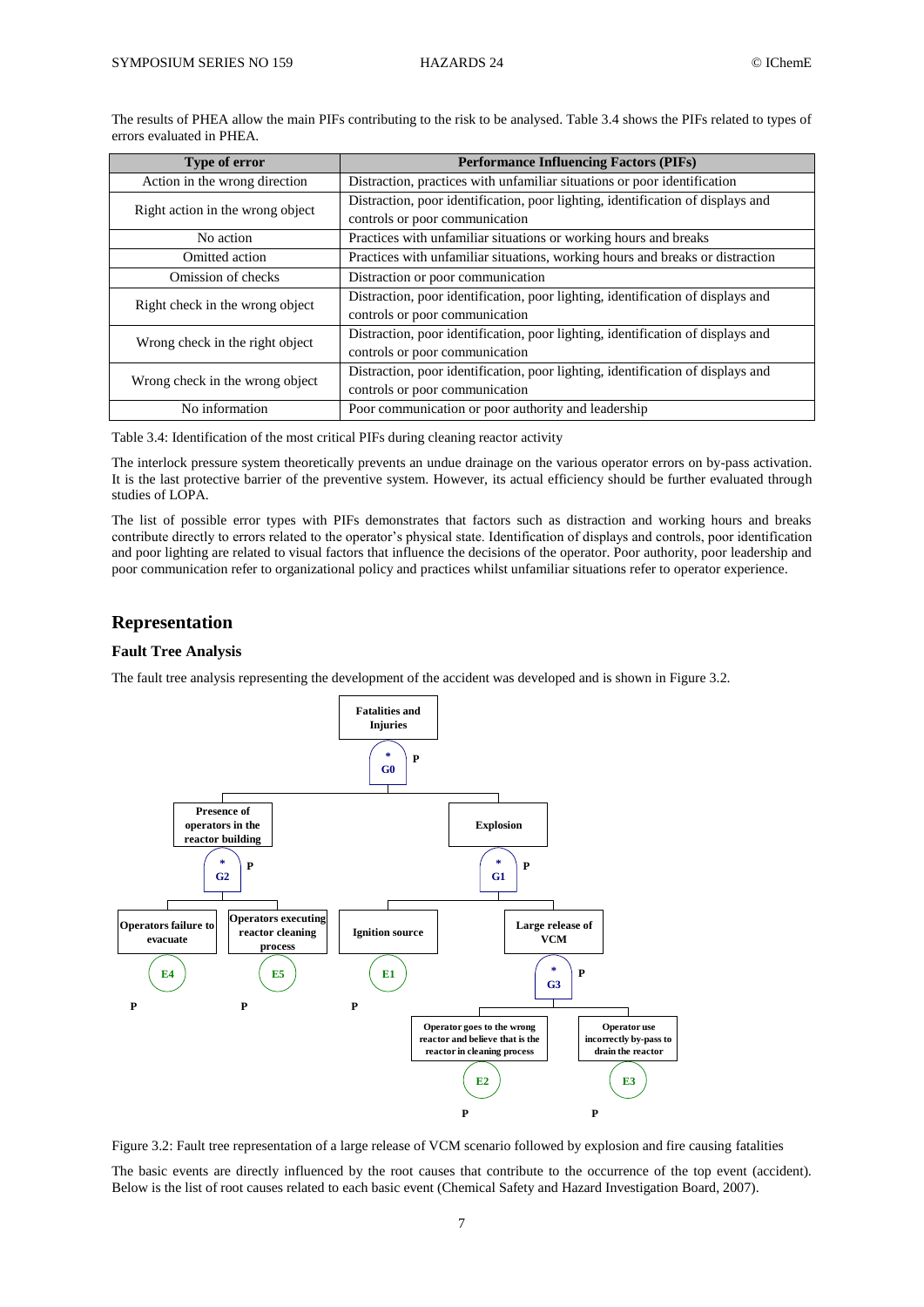Basic Event E2 - Operator believes he went to the reactor which required cleaning, when in fact he went to the reactor in operation

- There is no status indicator in the reactor
- Symmetrical layout of reactors
- Similarity of reactors
- Overload of blaster operator

Basic Event E3 - Operator uses the bypass valve to open the bottom valve of reactor in operation

- Bottom valve of the reactor does not open (interlock system pressure above 10 psi)
- Existing system bypass
- No physical control of air injection hoses of emergency
- No bypass procedure during normal operation
- Supervisor unavailable

Basic Event E4 - Employees fail to evacuate the area

- Ambiguous procedures about how to control large releases of VCM
- Insufficient evacuation training
- No routine drills

#### **IDA (Influence Diagram Analysis)**

IDA allows a simplified and detailed view of the factors that influence the event (see Figure 3.4). The main elements that affect the scenario are represented by the ellipse, while the white square represents the uncertainty that led to the accident. The hexagons correspond to the investment possibilities that need to be performed. These investments are shown in blue. The IDA provides a quick and practical decision model and the great value of the diagram is its power of communication since it is easily understood and allows a large amount of information to be considered.



Figure 3.4: Diagram of influences of the Formosa-IL accident

The diagram identifies possible investments, but not the best option. Detailed quantitative studies could show which ones would be the priority investments, although much time, effort and knowledge are required for their development.

The problem of prioritization of the best investments can be treated in two ways. The first one from a management point of view using more general information of the organization, obtained through the analysis of PIFs. The weighted score method for decision making was used due to the following characteristics concerning prioritization of the recommendations: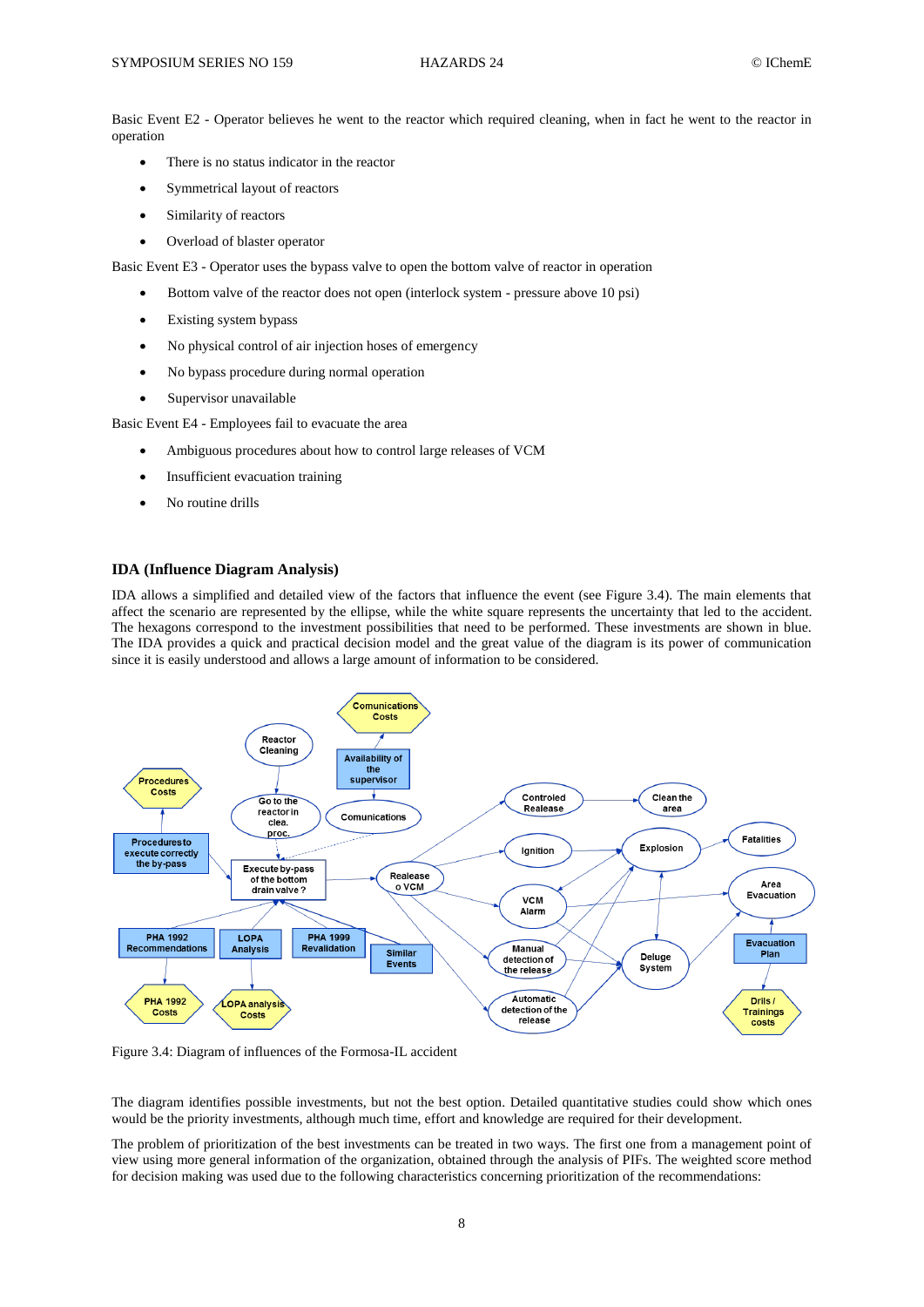- Limited financial and resource time
- Investments are independent of one another
- There are factors that may not have been considered, but the diagram logic is consistent
- Evaluation can be developed by a group, but the approval is directed to a single person (the manager)
- Quantification of the whole scenario is not as precise
- Some significant and consistent records need to be presented to justify the selection

The other way is through an operational focus based on the estimated probability of human error through the technique of reduction, evaluation of human errors HEART and quantification of the accidental scenario using the FTA.

The recommendations that were suggested to Formosa-IL are summarized below. Assessments were prepared to prioritize the recommendations.

- Recommendation A Increase the supervisor availability
- Recommendation B Implementation of Layer of Protection Analysis (LOPA) studies
- Recommendation C Implementation of Recommendations from Process Hazard Analysis PHA1992
- Recommendation D Procedures for use of bypass during normal operation

### **Quantification of Human Error**

#### **Quantification of Basic Events for the FTA**

Quantification is an important step in defining the impacts of possible improvements in the reactor design. For quantification of the fault tree, it is necessary to estimate the probability of fault of the basic events. The human error probabilities (HEPS) are estimated using the HEART Methodology.

| <b>Basic Event E2</b>                                                                                                                        | <b>Central</b>                        | B <sub>5</sub>    | <b>B95</b>                   |  |  |  |  |
|----------------------------------------------------------------------------------------------------------------------------------------------|---------------------------------------|-------------------|------------------------------|--|--|--|--|
| Generic Task E                                                                                                                               | 0.02                                  | 0.007             | 0.045                        |  |  |  |  |
| <b>Errors Producing Conditions (EPC)</b>                                                                                                     |                                       | <b>Proportion</b> | <b>Calculation</b>           |  |  |  |  |
| capacity<br>Pathway<br>simultaneous presence of non-redundant information (x 6)                                                              | overload particularly<br>caused<br>by | 0.2               | $(6-1) \times 0.2 + 1 = 2.0$ |  |  |  |  |
| No direct scheduled and clear confirmation of an intentional<br>action(x 4)                                                                  |                                       | 0.3               | $(4-1) \times 0.3 + 1 = 1.9$ |  |  |  |  |
| Assessed probability of fault                                                                                                                | $0.02 \times 2 \times 1.9 = 0.076$    |                   |                              |  |  |  |  |
| <b>Basic Event E3</b>                                                                                                                        | <b>Central</b>                        | B <sub>5</sub>    | <b>B95</b>                   |  |  |  |  |
| Generic Task B                                                                                                                               | 0.26                                  | 0.14              | 0.42                         |  |  |  |  |
| <b>Errors Producing Conditions (EPC)</b>                                                                                                     |                                       | <b>Proportion</b> | <b>Calculation</b>           |  |  |  |  |
| No direct scheduled and intentional action of a clear<br>confirmation. $(x4)$                                                                |                                       | 0.1               | $(4-1) \times 0.1 + 1 = 1.3$ |  |  |  |  |
| Little or non-independent checking or testing of output $(x 3)$                                                                              |                                       | 0.2               | $(3-1) \times 0.2 + 1 = 1.4$ |  |  |  |  |
| Assessed probability of fault                                                                                                                | $0.26 \times 1.3 \times 1.4 = 0.47$   |                   |                              |  |  |  |  |
| <b>Basic Event E4</b>                                                                                                                        | <b>Central</b>                        | B <sub>5</sub>    | <b>B95</b>                   |  |  |  |  |
| Generic Task I                                                                                                                               | 0.03                                  | 0.008             | 0.11                         |  |  |  |  |
| <b>Errors Producing Conditions (EPC)</b>                                                                                                     |                                       | <b>Proportion</b> | <b>Calculation</b>           |  |  |  |  |
| Lack of familiarity with the situation that is potentially<br>important, but that occurs infrequently or which is<br>unprecedented. $(x 17)$ |                                       | 0.5               | $(17-1) \times 0.5 + 1 = 9$  |  |  |  |  |
| $0.03 \times 9 = 0.27$<br>Assessed probability of fault                                                                                      |                                       |                   |                              |  |  |  |  |

Basic Events E2 to E4 have the associated probability of fault presented in Table 3.5:

Table 3.5: Probability of fault of Basic Event E2 to E4

- Basic Event E1 (Source of ignition) has the ignition probability of 30% (Uijt de Haag, 1999).
- Basic Event E5 (Operators present for cleaning process of reactor) has a probability of 4/24 representing 4hr of day (day and night) on the lower level.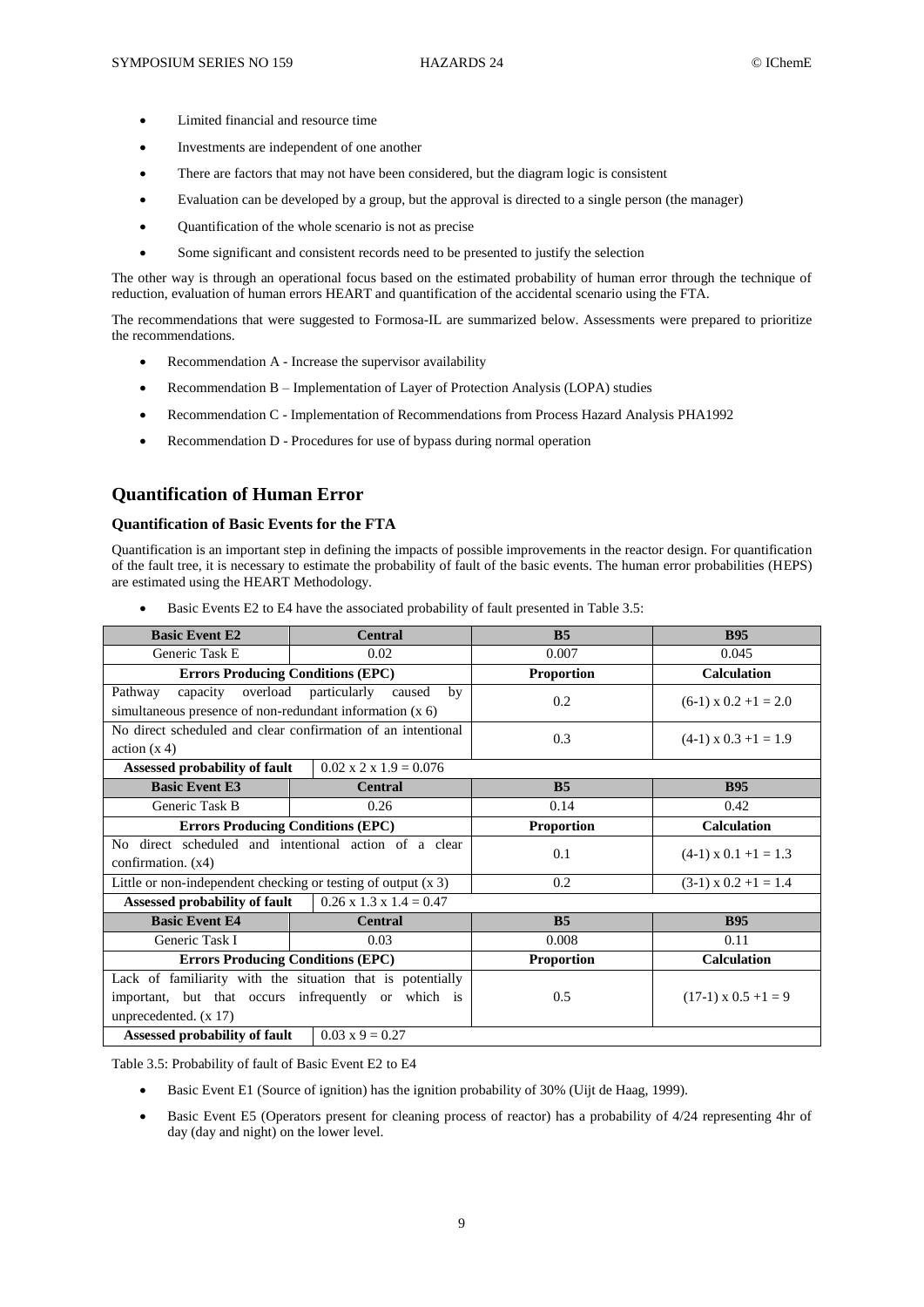#### **Critical analysis of the probabilities of the basic events**

| ${\bf ID}$     | <b>Description of</b><br><b>Basic Event</b> | <b>Probability</b>                                                                                                                                                                                                                                                                                                                                                                                                                                                                                 |       |  |  |  |  |
|----------------|---------------------------------------------|----------------------------------------------------------------------------------------------------------------------------------------------------------------------------------------------------------------------------------------------------------------------------------------------------------------------------------------------------------------------------------------------------------------------------------------------------------------------------------------------------|-------|--|--|--|--|
|                |                                             |                                                                                                                                                                                                                                                                                                                                                                                                                                                                                                    |       |  |  |  |  |
| 1              | Igniting source                             | The probability of ignition of a flammable fluid depends on parameters such as<br>fluid molecular weight, discharge rate of leakage, temperature of self-ignition,<br>energy and presence of an igniting source. It varies depending on the fluid and<br>operational storage conditions which influence its rate of release. The calculation<br>of ignition could be determined using advanced software, but the value of 30%<br>(Uijt de Haag, 1999) is consistent for the purpose of this study. | 30%   |  |  |  |  |
|                | Operator                                    |                                                                                                                                                                                                                                                                                                                                                                                                                                                                                                    |       |  |  |  |  |
|                | incorrectly goes to                         | The displacement of the operator to a reactor for cleaning process is considered                                                                                                                                                                                                                                                                                                                                                                                                                   |       |  |  |  |  |
|                | reactor in                                  | part of the routine and occurs in a daily basis. The reactors have indicators at the                                                                                                                                                                                                                                                                                                                                                                                                               |       |  |  |  |  |
| $\overline{c}$ | operation and                               | bottom and on the control panel. The probability of 7.6% relatively low compared                                                                                                                                                                                                                                                                                                                                                                                                                   |       |  |  |  |  |
|                | believes to be in                           | to the others can be accepted, since the only deficiency evaluated is the identical                                                                                                                                                                                                                                                                                                                                                                                                                |       |  |  |  |  |
|                | reactor in cleaning                         | arrangement of the reactors.                                                                                                                                                                                                                                                                                                                                                                                                                                                                       |       |  |  |  |  |
|                | process                                     |                                                                                                                                                                                                                                                                                                                                                                                                                                                                                                    |       |  |  |  |  |
|                | Operator uses                               | The probability of use of the by-pass valve to open the bottom of the reactor                                                                                                                                                                                                                                                                                                                                                                                                                      |       |  |  |  |  |
|                | bypass to open                              | corresponds to 47% which is a high value for use of bypass security systems.                                                                                                                                                                                                                                                                                                                                                                                                                       |       |  |  |  |  |
| 3              | bottom valve of                             | Normal safety standards do not allow security systems to be shut down even                                                                                                                                                                                                                                                                                                                                                                                                                         | 47%   |  |  |  |  |
|                | reactor in                                  | during maintenance. Since this procedure of bypass of this safety valve was                                                                                                                                                                                                                                                                                                                                                                                                                        |       |  |  |  |  |
|                | operation                                   | common in company of Formosa - IL, the value is quite representative.                                                                                                                                                                                                                                                                                                                                                                                                                              |       |  |  |  |  |
|                |                                             | Normally the fault of operators during evacuation in major accidents should                                                                                                                                                                                                                                                                                                                                                                                                                        |       |  |  |  |  |
| $\overline{4}$ | Employees fail to<br>evacuate the area      | correspond to very low values; the calculated value of 27% that corresponds to                                                                                                                                                                                                                                                                                                                                                                                                                     | 27%   |  |  |  |  |
|                |                                             | almost 1 fault every 3 times is very representative.                                                                                                                                                                                                                                                                                                                                                                                                                                               |       |  |  |  |  |
|                | Operators present                           | It is considered that there are operators in the surrounding areas of the reactor                                                                                                                                                                                                                                                                                                                                                                                                                  |       |  |  |  |  |
| 5              | for the reactor                             | during the cleaning process for approximately 4 hours of the day.                                                                                                                                                                                                                                                                                                                                                                                                                                  | 16.7% |  |  |  |  |
|                | cleaning process                            |                                                                                                                                                                                                                                                                                                                                                                                                                                                                                                    |       |  |  |  |  |

Table 3.6 summarizes the probabilities of occurrence of the basic events.

## **Quantification of the scenario of the Formosa-IL accident (FTA)**

The probabilities calculated using the HEART method can be used to quantify the fault tree of the accident in Formosa-IL, as shown in Figure 3.3. The purpose of this calculation is to identify the impact of each change in project.



Figure 3.3: Representation and quantification of fault tree of a large release of VCM scenario followed by explosion and fire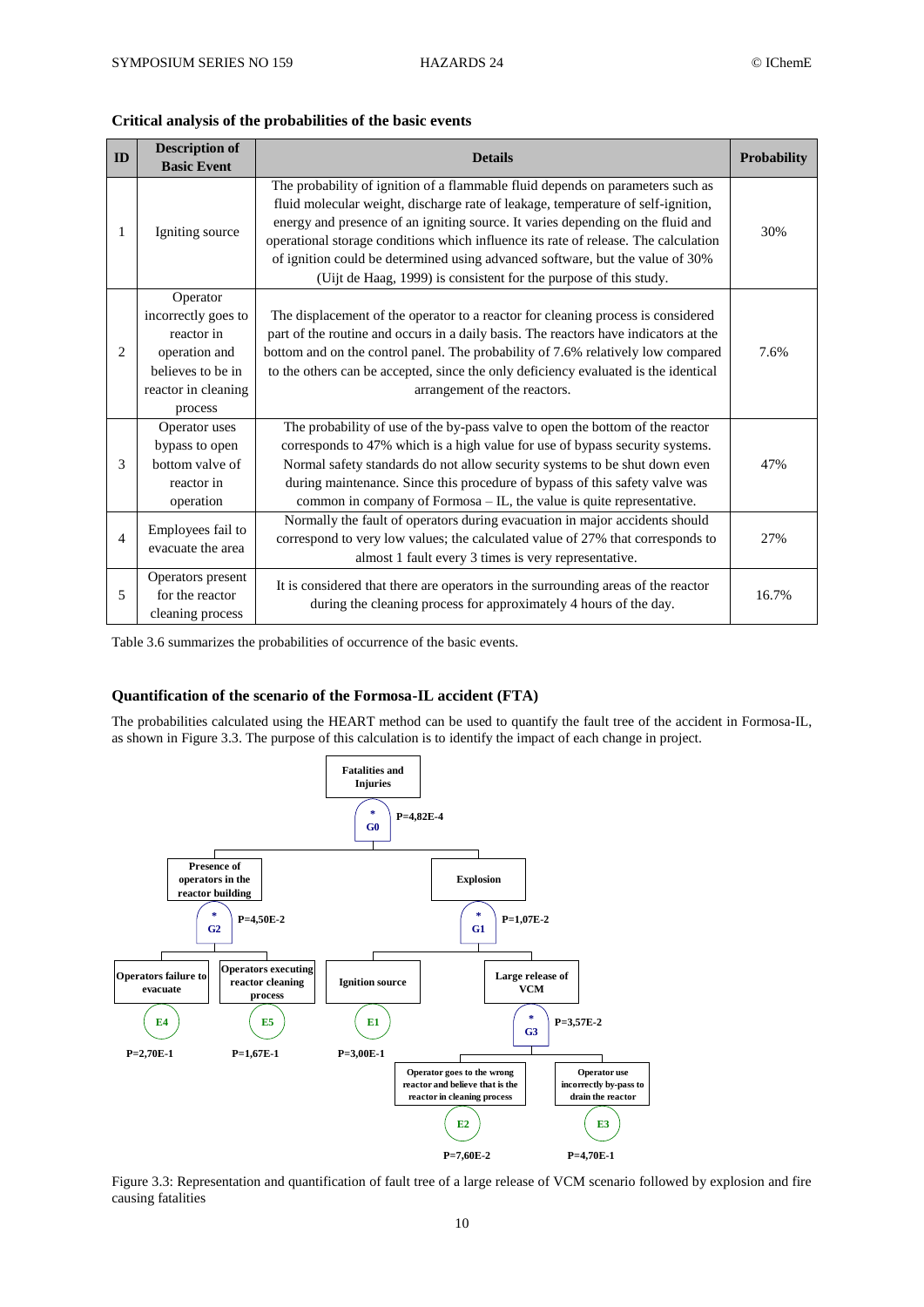#### **Quantification of the IDA (MANAGEMENT FOCUS)**

The management has no detailed information of operation; therefore the decision making process is based on general techniques that do not require specific information of the activity in question. The general view allows an evaluation of the system as a whole, ensuring that the interactions of various sectors occur in the best possible way.

Each recommendation was evaluated through a score. This technique can be performed by different managers from different sectors through an individual assessment of the various stakeholders, yielding a final average. Table 3.7 shows the weight of each recommendation considered to quantify the IDA.

| <b>Weight of evidence</b>                                                                                                                    | <b>Effective</b> | <b>Ineffective</b> |
|----------------------------------------------------------------------------------------------------------------------------------------------|------------------|--------------------|
| What is the weight of evidence of procedures for the use of by-pass in normal operation to ensure<br>bypass of the interlock with safety     | 0.3              | 0.7                |
| What is the weight of evidence of the implementation of the recommendations of the PHA 1992 to<br>ensure bypass of the interlock with safety | 0.6              | 0.4                |
| What is the weight of the evidence of implementing LOPA studies to ensure bypass of the interlock<br>with safety                             | 0.8              | 0.2                |
| What is the weight of evidence for increasing the availability of the supervisor to ensure bypass of the<br>interlock with safety            | 0.2              | 0.8                |

#### Table 3.7: Weight of evidence

Table 3.8 shows the results of IDA quantification.

| <b>Se</b>                                                                  | E                                                                       | E                                                         | E                                                                           |                |       | <b>Total</b><br>Weight | Weighted<br>success | Weighted<br>fault |
|----------------------------------------------------------------------------|-------------------------------------------------------------------------|-----------------------------------------------------------|-----------------------------------------------------------------------------|----------------|-------|------------------------|---------------------|-------------------|
| D<br>The<br>procedures for<br>using the by-<br>pass in normal<br>operation | $\mathbf C$<br>Implementation<br><b>Recommendations</b><br>for PHA 1992 | B<br><b>Implementing</b><br><b>LOPA</b><br><b>Studies</b> | $\mathbf{A}$<br><b>Increase the</b><br>availability<br>of the<br>supervisor | <b>Success</b> | Fault |                        |                     |                   |
| Effective                                                                  | Effective                                                               | Effective                                                 | Effective                                                                   | 0.95           | 0.05  | 0.0288                 | 2.7%                | 0.1%              |
| Effective                                                                  | Effective                                                               | Effective                                                 | Ineffective                                                                 | 0.90           | 0.10  | 0.1152                 | 10.4%               | 1.2%              |
| Ineffective                                                                | Effective                                                               | Effective                                                 | Effective                                                                   | 0.90           | 0.10  | 0.0672                 | 6.0%                | 0.7%              |
| Ineffective                                                                | Ineffective                                                             | Effective                                                 | Effective                                                                   | 0.90           | 0.10  | 0.0448                 | 4.0%                | 0.4%              |
| Ineffective                                                                | Effective                                                               | Effective                                                 | Ineffective                                                                 | 0.85           | 0.15  | 0.269                  | 22.8%               | 4.0%              |
| Effective                                                                  | Ineffective                                                             | Effective                                                 | Effective                                                                   | 0.80           | 0.20  | $\overline{0.0192}$    | 1.5%                | 0.4%              |
| Effective                                                                  | Ineffective                                                             | Effective                                                 | Ineffective                                                                 | 0.70           | 0.30  | 0.0768                 | 5.4%                | 2.3%              |
| Ineffective                                                                | Effective                                                               | Ineffective                                               | Effective                                                                   | 0.60           | 0.40  | 0.0168                 | 1.0%                | 0.7%              |
| Effective                                                                  | Effective                                                               | Ineffective                                               | Effective                                                                   | 0.60           | 0.40  | 0.0072                 | 0.4%                | 0.3%              |
| Effective                                                                  | Effective                                                               | Ineffective                                               | Ineffective                                                                 | 0.50           | 0.50  | 0.0288                 | 1.4%                | 1.4%              |
| Ineffective                                                                | Ineffective                                                             | Effective                                                 | Ineffective                                                                 | 0.50           | 0.50  | 0.1792                 | 9.0%                | 9.0%              |
| Ineffective                                                                | Effective                                                               | Ineffective                                               | Ineffective                                                                 | 0.40           | 0.60  | 0.0672                 | 2.7%                | 4.0%              |
| Effective                                                                  | Ineffective                                                             | Ineffective                                               | Effective                                                                   | 0.40           | 0.60  | 0.0048                 | 0.2%                | 0.3%              |
| Ineffective                                                                | Ineffective                                                             | Ineffective                                               | Effective                                                                   | 0.30           | 0.70  | 0.0112                 | 0.3%                | 0.8%              |
| Effective                                                                  | Ineffective                                                             | Ineffective                                               | Ineffective                                                                 | 0.10           | 0.90  | 0.0192                 | 0.2%                | 1.7%              |
| Ineffective                                                                | Ineffective                                                             | Ineffective                                               | Ineffective                                                                 | 0.01           | 0.99  | 0.0448                 | 0.0%                | 4.4%              |
|                                                                            |                                                                         |                                                           |                                                                             |                |       |                        | 68.2%               | 31.8%             |

Table 3.8: Weight of evidence to conduct by-pass of the bottom valve of the reactor with safety

The Weighted Score Method determines the possible combinations between the recommendations and presents a successful weighted acceptance. Combinations that have the higher weighted success should have their cost of implementation verified. The implementation of the recommendations B and C correspond to the combination that attracts most managers and presents a probability of weighted success of 22.8%. The implementation of recommendation B only is very effective, but the weighted success of the activity is only 9%, being the third favourite. The second preferred combination corresponds to recommendations B, C and D with 10.4% probability of success. The implementation of all recommendations, obtaining the highest probability of success is in the eighth position. Recommendation A was considered of low efficiency (weighted success 0.3%) and consequently its implementation makes no significant contribution to the existing combinations. This analysis is based on the subjective judgment of management group members and the values used in this study were estimated.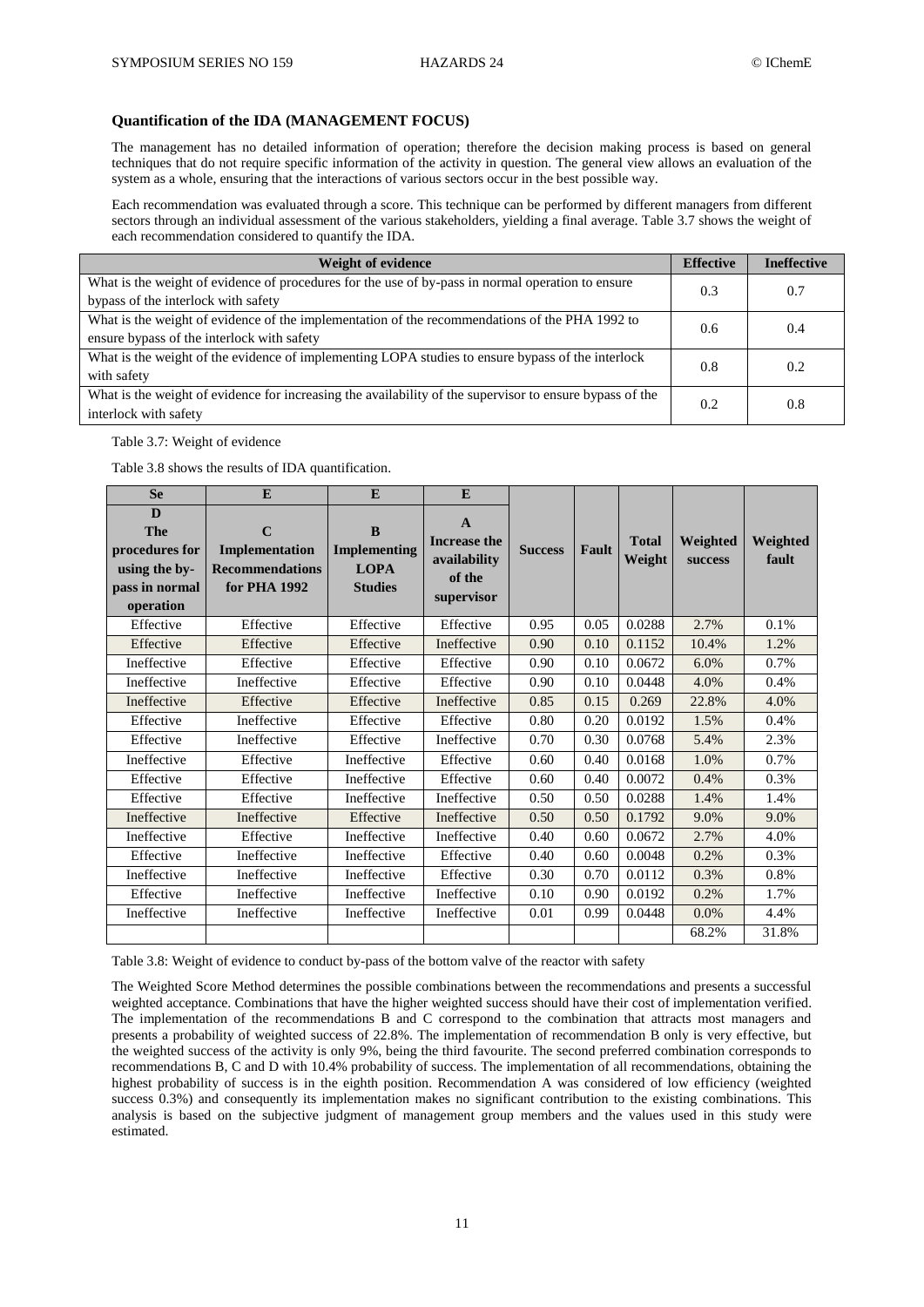# **Recommendation impact using FTA (operational focus)**

To each proposed recommendation, the EPC is re-assessed considering the reduction fraction in its value and quantifying the fault tree of the top event once more. This way it is possible to observe how each recommendation can contribute to reducing the probability of occurrence of the top event.

Table 3.9 shows the probability of accident occurrence and their respective relative reduction considering the implementation of each recommendation. From the operational point of the view, recommendation B has the largest 92% reduction in the probability followed by a 50% reduction of recommendation A. The third largest reduction of 34% is related to recommendation D.

| ID       | Recommendation                                       |       | E2        |      | E3        | <b>E4</b> |           | <b>FTA</b> |           |
|----------|------------------------------------------------------|-------|-----------|------|-----------|-----------|-----------|------------|-----------|
| $\Omega$ | Without recommendations                              | 0.076 | Reduction | 0.47 | Reduction | 0.27      | Reduction | 4.82E-04   | Reduction |
| B        | Implement studies of LOPA                            | 0.076 | $0\%$     | 0.34 | 29%       | 0.03      | 89%       | 3.88E-05   | 92%       |
| A        | Increase the availability of<br>supervisor           | 0.04  | 47%       | 0.45 | 6%        | 0.27      | 0%        | $2.43E-04$ | 50%       |
| D        | Procedures for use of by-pass<br>in normal operation | 0.076 | 0%        | 0.31 | 35%       | 0.27      | 0%        | 3.18E-04   | 34%       |
|          | Implementation of<br>Recommendations PHA1992         | 0.076 | 0%        | 0.35 | 26%       | 0.27      | 0%        | 3.59E-04   | 26%       |
|          | $A+B+C+D$                                            | 0.04  | 47%       | 0.27 | 42%       | 0.03      | 89%       | .65E-05    | 97%       |

Table 3.9: Impact of implementation of recommendations

# **Comparison between management and operational focus**

The results of the two focuses are similar showing that if implemented, recommendation B has higher potential for reduction in the prevention of an accident. Although recommendation A is not well qualified in management focus, it is the second best option according to the operational focus. This difference probably derives from the management group's choice to disregard this recommendation. Recommendation C was most prominent in terms of management than operation. Recommendation D presented similar classification in both focus.

# **Conclusions**

There are numerous studies related to human behavior and each one possesses specific characteristics. Basically, they are differentiated in external focus (observable) and internal (cognitive). The method to be selected for analysis depends on the availability of information and the viability of cognitive analysis.

The human error probability was calculated based on both observable and cognitive focus following the structure of the SPEAR method. The observables factors were obtained from the HTA and the cognitive factors were analyzed with the application of PHEA. The most important step that ensured that both factors were considered in the calculation of the probability of human error is the development of the FTA based on the causes and consequences evidenced in PHEA.

The development of IDA is also based on the results of the task analysis and the analysis of human errors, which allows a visualization of variables and uncertainties of the decision process that, must be performed by managers. The results of the management focus can be less transparent than the operational focus, as it is more subjective and may be related to the interests of the decision makers.

The results of the operational focus take more objective factors into consideration with more precise indicators as its assessment is based on mental models of the plant process, which facilitates the evaluation. These different results demonstrate the need to consider the operating environment in decision making and that they are essential for the calculation of the probabilities of human errors. This study shows that cognitive studies are not simple and are not always feasible. The efforts to calculate the probability of human error should be evaluated. Although the objective of this study was to assess the probability of human error, the results of this cognitive study provide information and possible recommendations that may contribute to reducing risks at the industrial plant.

# **References**

AICHE/CCPS. Tools for Making Acute Risk Decisions with Chemical Process Safety Applications. New York, AIChE, 1994.

AICHE/CCPS. Guidelines for Preventing Human Error in Process Safety. New York, AIChE, 1994

CETESB. Manual de orientação para a elaboração de estudos de análise de riscos. São Paulo, 2003.

FEEMA: Instrução Técnica para elaboração de Estudo de Análise de Risco para